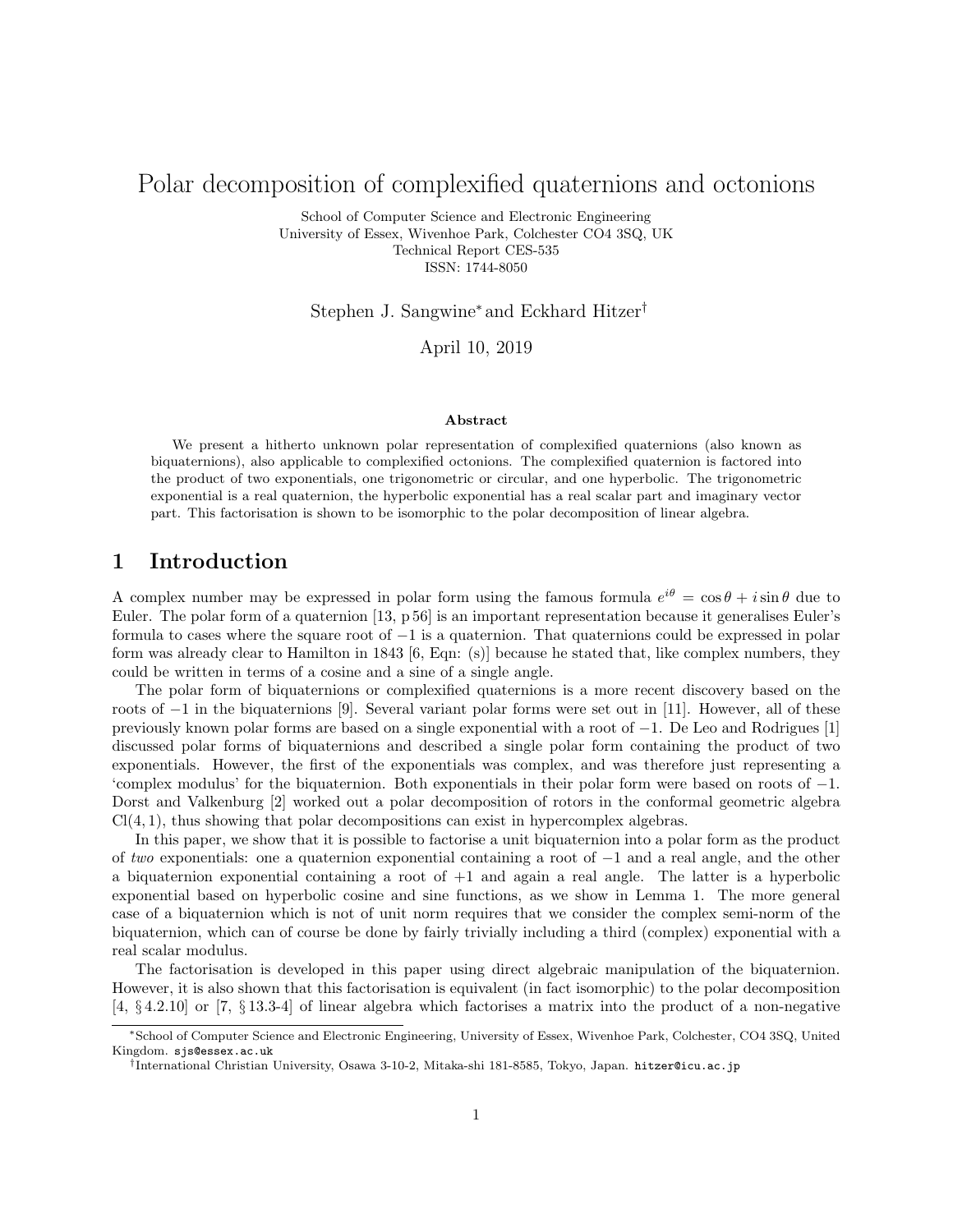Hermitian matrix and a unitary matrix. Thus if we represent the biquaternion using a  $4 \times 4$  complex matrix based on the usual matrix representation of quaternions [14], then the polar decomposition of the matrix yields the matrix representation of the two factors of the biquaternion, a result which has been verified computationally using [12]. This is why we call the decomposition/factorisation presented in this paper the polar decomposition of a complexified quaternion. In section 6 we discuss the existence of the decomposition for complexified octonions, which follows exactly the same reasoning and algebra, and therefore does not need to be explicit. This is remarkable as it is well-known that there can be no matrix representation of the octonions (because octonion multiplication is not associative, whereas matrix multiplication is).

# 2 Notation

We use notation consistent with two earlier papers on biquaternions [10, 11] and also make use of some results and concepts from these papers.

We write full quaternions as ordinary variables, thus q; pure quaternions with zero scalar part as bold Greek variables, thus  $\alpha$ ; matrices in uppercase roman font thus: A. A quaternion in Cartesian form is  $q = w + xi + yj + zk$ , where  $i, j, k$  are the usual quaternion basis elements. We use I for the complex root of −1 in order to distinguish it from the quaternion i. The notation  $S(q) = w$  denotes the scalar part of a quaternion, and  $\mathbf{V}(q) = x\mathbf{i} + y\mathbf{j} + z\mathbf{k}$  denotes the vector part. Quaternion conjugate (negation of the vector part) is denoted by an overbar:  $\overline{q} = w - x\mathbf{i} - y\mathbf{j} - z\mathbf{k} = S(q) - V(q)$ . Complex conjugation is indicated by a superscript star:  $q^* = w^* + x^*i + y^*j + z^*k$ .

The inner product of two quaternions is denoted  $\langle p, q \rangle$  [13, § 2.5] and can be computed as the sum of the products of corresponding coefficients of  $p$  and  $q$ . The norm of a quaternion is the sum of the squares of the coefficients:  $||q|| = w^2 + x^2 + y^2 + z^2$ , and is also given by  $\langle q, q \rangle$ . The modulus is the square root of the norm:  $|q| = \sqrt{|q|}$ . When the coefficients are complex (as they are in biquaternions), the norm may be complex, and is strictly referred to as a *semi-norm* [11,  $\S 3$ ].

### 3 Existence and computation of the polar factorisation

We require the following result, which although straightforward, is not commonly listed in mathematical reference works in the full form given here. The first and third cases, but not the middle case, may be found in [3, Equations (2.3) and (2.25)].

**Lemma 1.** Let  $\nu$  be a hypercomplex<sup>1</sup> root of -1, 0, or +1, that is either:  $|\nu| = 1$  and  $\nu^2 = \pm 1$ , or  $\nu^2 = 0$ (in this case  $|\nu|=0$ ). Then the Euler formula has the following more general form:

$$
e^{\nu\theta} = \begin{cases} \cos\theta + \nu\sin\theta, & \nu^2 = -1\\ 1 + \nu\theta, & \nu^2 = 0\\ \cosh\theta + \nu\sinh\theta, & \nu^2 = +1 \end{cases}
$$
 (1)

Proof. All three cases follow easily from the series expansions of the exponential function and the trigonometric and hyperbolic functions (see, for example Korn and Korn  $(7, E-7(1-4))$ ), and the stated properties of  $\nu^2$ .  $\Box$ 

We also require a second result which we have not been able to find in the literature (a related result is of course very well-known: that the quotient of two unit pure quaternions is a full quaternion, and if the two unit pure quaternions are orthogonal, the quotient is a unit pure quaternion). The result is a special case of the more general rotation in 4-space.

Lemma 2. The quotient of two orthogonal full quaternions is a pure quaternion.

<sup>&</sup>lt;sup>1</sup>It is of course possible for this formula to work for other types of root than hypercomplex numbers (for example, matrices).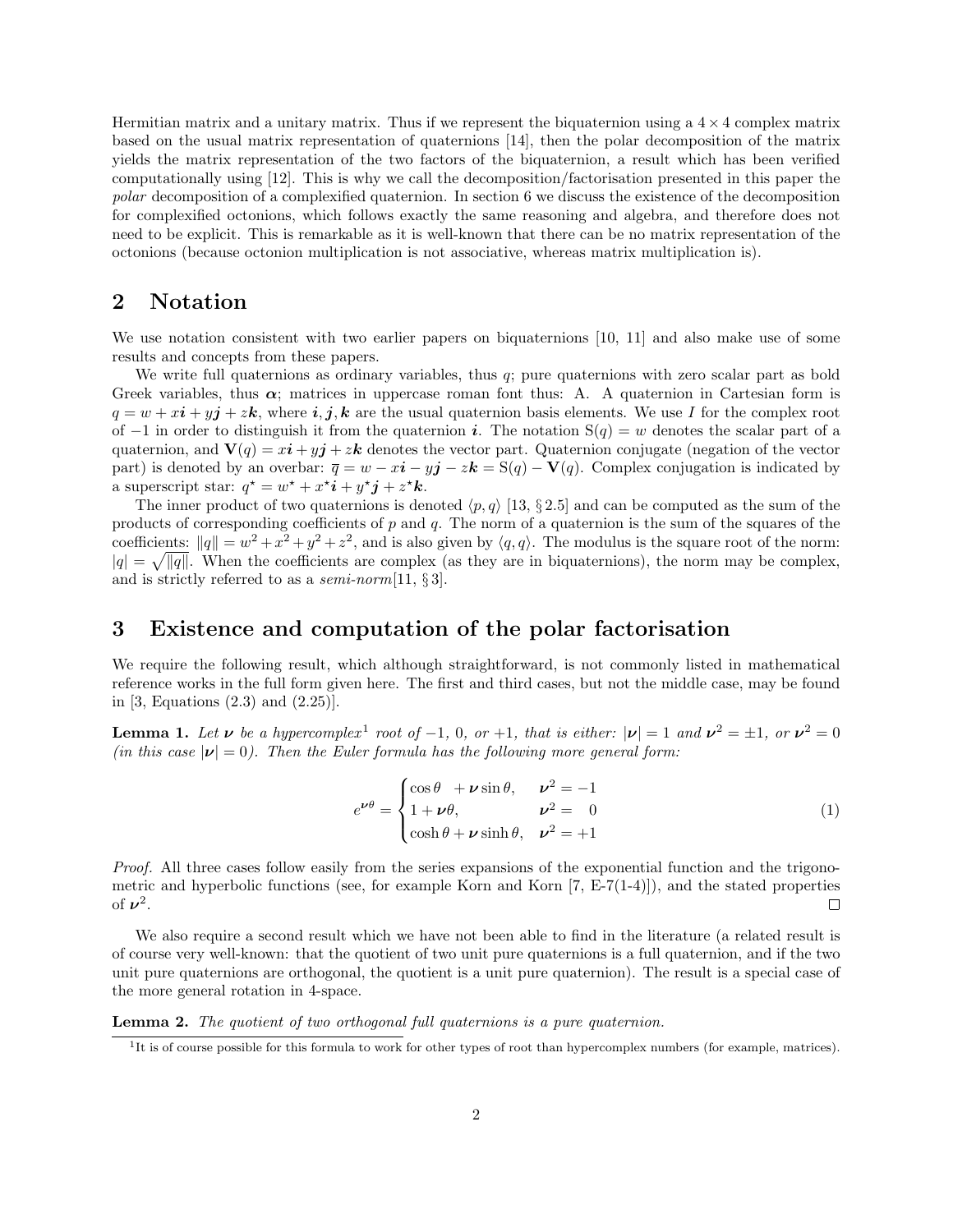*Proof.* Let m and n be unit full quaternions which are orthogonal. Thus  $S(m\overline{n}) = \langle m, n \rangle = 0$  by [8, Proposition 10.8].  $S(m\overline{n}) = 0$  implies that

$$
m\overline{n}=\mathbf{V}(m\overline{n})
$$

The quotient of the two quaternions is  $m\overline{n}/||n||$ . Hence we have shown that the quotient of m and n is a pure quaternion.  $\Box$ 

Remark: it follows from the fact that the quaternions are a division algebra that if  $m$  and  $n$  are orthogonal and are both of unit modulus, their quotient will be a unit pure quaternion.

We consider *unit* biquaternions in what follows, with unit (and therefore real) semi-norm [11, § 3.3]. (The semi-norm is a complex generalisation of the norm of a quaternion, computed by the same method  $-$  the square root of the sum of the squares of the four complex coefficients.) Since the semi-norm is complex, it can be represented in the usual polar form with a real modulus and a real angle. As we will see later, the factorisation will work with a general biquaternion with non-unit semi-norm, in which case the complex seminorm will scale the result. Therefore, in the theorem below, we assume a biquaternion with unit semi-norm for simplicity, and without loss of generality.

**Theorem 1.** An arbitrary biquaternion with unit semi-norm  $q$  may be factored as follows:

$$
q = e^{\alpha \theta_t} e^{I \beta \theta_h} \tag{2}
$$

where  $\alpha$  and  $\beta$  are pure real unit quaternions (and therefore  $\alpha^2 = \beta^2 = -1$ ); I $\beta$  is a pure imaginary unit biquaternion (and therefore  $(I\beta)^2 = +1$ ). The two angles  $\theta_t$  and  $\theta_h$  are real, the subscripts standing for trigonometric and hyperbolic respectively.

In what follows we distinguish between the factors by referring to them as the *trigonometric*  $(e^{\alpha\theta_t})$  and hyperbolic ( $e^{I\beta\theta_h}$ ) factors. An alternative factorisation exists with the factors reversed, since they do not commute, in general. The trigonometric factor is real, since  $\alpha$  and  $\theta_t$  are real, and it is invariant to the ordering of the factors. The hyperbolic factor has a rather special structure: it has a real scalar part, and an imaginary vector part. This can be seen by inspection of the second line of equation (1). The scalar part of the hyperbolic factor is the modulus of the real part of  $q$ . The imaginary part of the hyperbolic factor can be obtained by left division of the trigonometric factor into the imaginary part of  $q$ , but it is also possible to divide by the trigonometric factor on the left of  $q$  to obtain the entire hyperbolic factor.

Any biquaternion (with the exception of divisors of zero), may be normalised to unit form by dividing by its semi-norm. We deal with the special case of a divisor of zero later in the paper: the factorisation works even in this case, but one of the factors will be a divisor of zero.

Proof. The proof assumes a general biquaternion with unit semi-norm, from which by a series of algebraic steps, we obtain the right-hand side of equation 2 .

Represent an arbitrary biquaternion  $q$  with unit semi-norm in the complex form II of [11, Table 2], that is, in the form of a complex number with real quaternion coefficients:

$$
q = q_r + Iq_i \tag{3}
$$

where  $q_r$  and  $q_i$  are real quaternions. Then write the real and imaginary parts in the usual quaternion polar form:

$$
q = |q_r| e^{\mu_r \theta_r} + I |q_i| e^{\mu_i \theta_i}
$$
\n<sup>(4)</sup>

where  $\mu_r$  and  $\mu_i$  are unit pure quaternion roots of  $-1$ , and  $\theta_r$  and  $\theta_i$  are real.

We now use two consequences of the fact that  $||q||$  is real (because  $||q|| = 1$ ). These are given in [10, Lemma 1]. Firstly, we have that  $||q_r|| - ||q_i|| = 1$ , or equivalently,  $|q_r|^2 - |q_i|^2 = 1$ , which requires that  $|q_r| = \cosh \psi$  and  $|q_i| = \sinh \psi$  for some  $\psi$  to be determined. Secondly,  $\langle q_r, q_i \rangle = 0$  which implies that  $e^{\mu_r\theta_r} \perp e^{\mu_i\theta_i}$ . Two orthogonal unit quaternions have a quotient that is a unit pure quaternion. This follows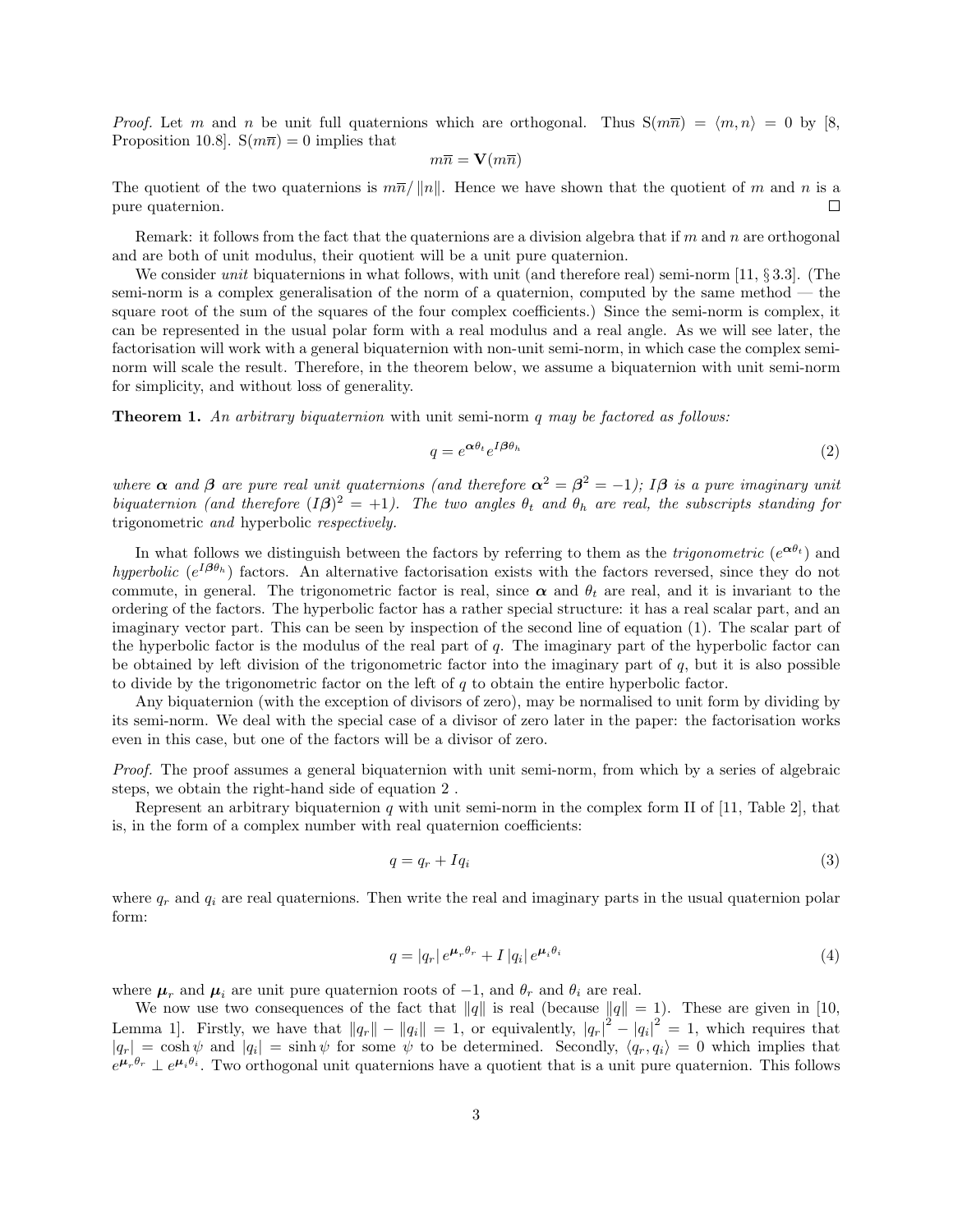from Lemma 2. Therefore we can introduce an unknown unit pure quaternion  $\nu$ , such that  $\nu^2 = -1$ , and write  $e^{\mu_i \theta_i} = e^{\mu_r \theta_r} \nu$ . Making use of both these consequences, we can write:

$$
q = \cosh \psi \ e^{\mu_r \theta_r} + I \sinh \psi \ e^{\mu_r \theta_r} \nu \tag{5}
$$

which can be factored as follows:

$$
q = e^{\mu_r \theta_r} (\cosh \psi + I \nu \sinh \psi) \tag{6}
$$

or, by Lemma 1

$$
q = e^{\mu_r \theta_r} e^{I \nu \psi} \tag{7}
$$

 $\Box$ 

which matches the theorem as stated with the obvious identifications between variables.

A simple algorithm to compute the factorisation follows directly from Equation  $6$  — the trigonometric factor is obtainable from the real part of the biquaternion, since  $q_r = e^{\alpha \theta_t} \cosh \theta_h$  (using the variables in Theorem 1). Normalising this removes the hyperbolic cosine to give a unit quaternion which is the trigonometric factor. The hyperbolic factor can then be obtained by division (using multiplication by the inverse of the trigonometric factor, the inverse being the quaternion conjugate, since the trigonometric factor is a unit quaternion). This is the algorithm implemented in the Quaternion Toolbox for MATLAB<sup>TM</sup> [12, function: polar), for both biquaternions and complexified octonions, which has been used to verify the results in this paper.

To conclude this section we present a worked numerical example. We take  $q = 1 + (1 + 1I)\mathbf{i} + (1 - 1I)\mathbf{j}$ , which has  $||q|| = 1$ . The real part is  $q_r = 1 + 1i + 1j$  which has  $||q_r|| = 3$ . The orthogonal imaginary part is  $q_i = i - j$ , which has  $||q_i|| = 2$ , so  $||q|| = ||q_r|| - ||q_i|| = 3 - 2 = 1$ . Hence, the trigonometric factor is  $q_i = \boldsymbol{i} - \boldsymbol{j}$ , which has  $\sin \theta_i \propto \cos \theta_i$ ,  $\sin \theta_i \propto \cos \theta_i$ 3 from which  $\alpha = (i + j)$  $\mathbb{q}$ 2 and  $\tan \theta_t =$ √ 2 may be obtained by the usual quaternion formulae.

To obtain the hyperbolic factor we need to divide  $q$  on the left (or right if we desire the alternative factorisation) by the trigonometric factor. Taking the conjugate of the trigonometric factor we have:

$$
e^{I\beta\theta_h} = e^{-\alpha\theta_t}q = \frac{1}{\sqrt{3}}\left(1 - 1i - 1j\right)\left(1 + (1 + 1I)i + (1 - 1I)j\right)
$$
\n(8)

$$
=\frac{1}{\sqrt{3}}(3+1I\mathbf{i}-1I\mathbf{j}+2I\mathbf{k})
$$
\n(9)

from which it is possible to find  $\beta = \frac{1}{4}$  $_{\overline{\overline{3}}}\left( \left( \boldsymbol{i}-\boldsymbol{j}\right) /% {\overline{\overline{3}}}\left( \left( \boldsymbol{i}-\boldsymbol{j}\right) \right) \right)$  $\sqrt{2} + \sqrt{2}k$ , and  $\cosh \theta_h =$ √ 3. That these results are correct may be verified numerically using [12] by substitution into (2).

#### 4 Divisors of zero and degenerate cases

The previous section assumed that the biquaternion to be factored had unit (real) norm. In fact the decomposition can be defined even in the case of divisors of zero (with some provisos as we see below), and for degenerate cases of biquaternions. We start by setting out the general case where the quaternion to be factored does not have unit norm:

$$
q = |q| e^{\alpha \theta_t} e^{I \beta \theta_h}
$$

where of course  $|q|$  may be complex, and we will consider in turn the cases where q is wholly real, wholly imaginary, or a divisor of zero:

• If q is a real quaternion, the decomposition is trivial: |q| is real, the trigonometric factor  $e^{\alpha\theta_t}$  is a unit version of q, and the hyperbolic factor  $e^{I\beta\theta_h} = 1$  must be unity. The polar decomposition therefore reduces to the well-known polar form of a real quaternion.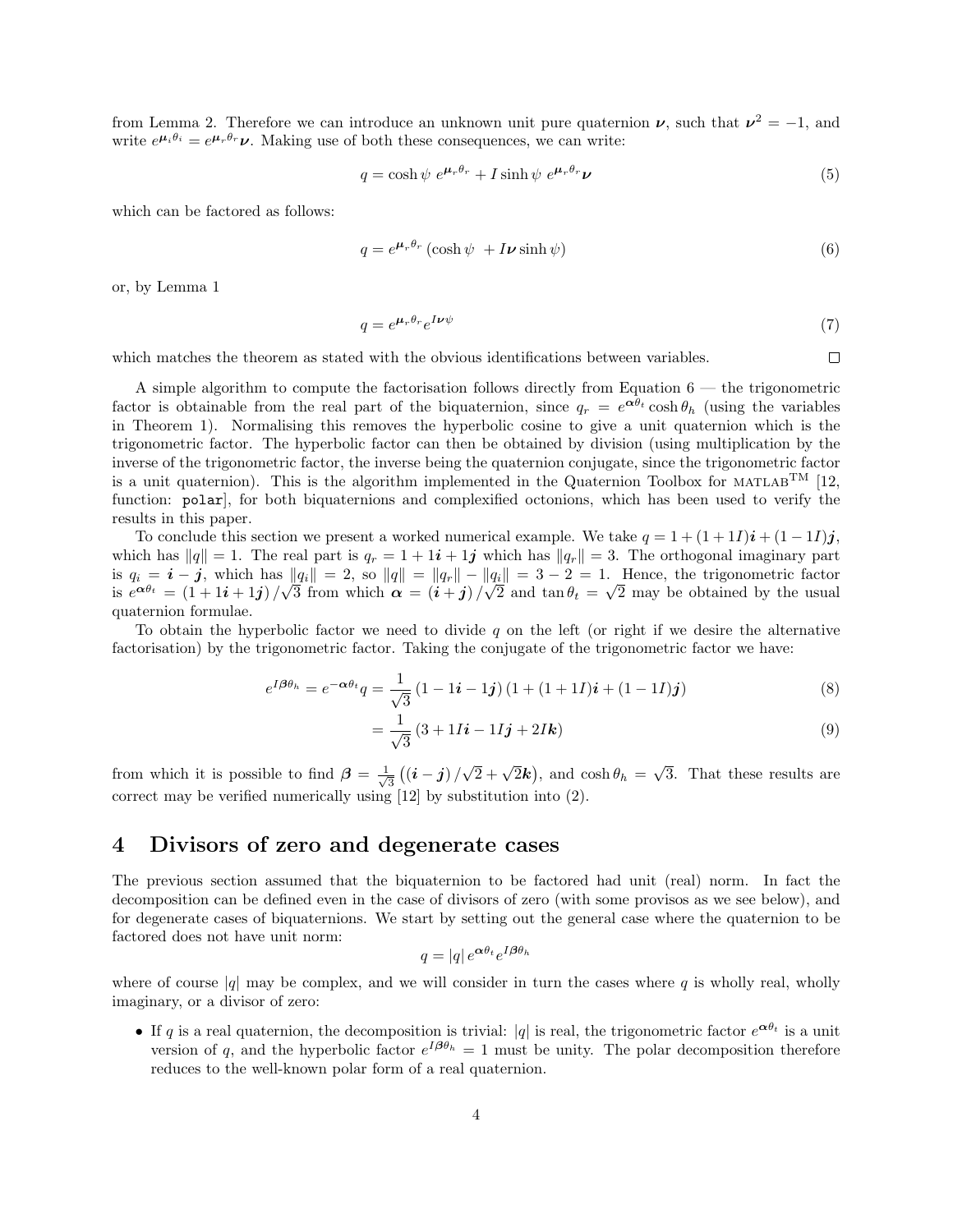- If q is an imaginary quaternion (a biquaternion with zero real part), the decomposition is again trivial:  $|q|$  is imaginary, and after normalising the biquaternion,  $q/|q|$  is real and of unit modulus. Therefore the trigonometric factor  $e^{\alpha \theta_t} = q/|q|$ , and again the hyperbolic factor must be unity.
- If  $q$  is a divisor of zero, there must be non-zero real and imaginary parts. We cannot extract the semi-norm or modulus (since the semi-norm of a divisor of zero is zero) [10,  $\S 3$ ]. However, we can extract the real part of q and normalise it. This gives us a trigonometric factor of unit modulus, and of course a real modulus which we may choose to keep as a separate factor or to combine with the hyperbolic factor. Dividing  $q$  by the trigonometric factor yields the hyperbolic factor which will be a divisor of zero.

A numerical example will make this clearer. Let  $q = \frac{1}{2}(1 + 1i + 11j - 11k)$ . This is an idempotent, meaning that  $q^2 = q$ , and it has a vanishing semi-norm:  $||q|| = 0$ . The real part of q is  $q_r = \frac{1}{2}(1 + 1i)$ , with  $|q_r| = \frac{1}{\sqrt{2}}$  $\frac{1}{2}$ . Normalising this gives  $e^{\mathbf{\alpha} \theta_t} = \frac{1}{\sqrt{2}}$  $\frac{1}{2}(1+1i)$  from which  $\alpha = i$  and  $\theta_t = \pi/4$ . We now choose to divide out of  $q$  the real part, including its modulus, to obtain the hyperbolic factor. Therefore  $e^{I\boldsymbol{\beta}\theta_h}=\frac{1}{\sqrt{2}}$  $\frac{1}{2}\left(1-1\boldsymbol{i}\right)q=\frac{1}{\sqrt{2}}$ e real part, including its modulus, to obtain the hyperbolic factor. Therefore  $\frac{1}{2}(1-1I\mathbf{k})$  which is a divisor of zero. Dividing this result by  $\sqrt{2}$  gives the idempotent value  $\frac{1}{2}(1-1I\mathbf{k})$ . Examination of the hyperbolic factor reveals that it is not possible to find  $\theta_h$  since there is no value of  $\theta_h$  for which  $\cosh \theta_h = \sinh \theta_h$  other than at infinity. However, it is easy to verify that  $q =$ √  $\overline{2}\left(\frac{1}{\sqrt{2}}\right)$  $\frac{1}{2}(1+1i)\right)\left(\frac{1}{2}(1-1Ik)\right)$ , the three factors being, from left to right, a real scale factor, the real trigonometric factor (which may also be written as  $e^{i\pi/4}$ ), and the hyperbolic (idempotent) factor.

# 5 Relation to the polar decomposition of linear algebra

We have used the name *polar decomposition* in this paper for the result in Theorem 1 for good reason: it is isomorphic to the polar decomposition of matrices in linear algebra [4, § 4.2.10] or [7, § 13.3-4(3)]. In order to demonstrate the isomorphism for the case of biquaternions we need two concepts. Firstly, quaternions have a 4  $\times$  4 matrix representation, as given, for example, by Ward [13, § 2.8]. A quaternion  $q = w + xi + yj + zk$ is represented in matrix form  $as^2$ :

$$
\begin{pmatrix} w & -x & -y & -z \\ x & w & -z & y \\ y & z & w & -x \\ z & -y & x & w \end{pmatrix}
$$

This means we can represent a biquaternion using a  $4 \times 4$  complex matrix and the product of two biquaternions by the matrix product of their equivalent matrices. Secondly, we need the equivalences between the biquaternion operations of quaternion conjugate and complex conjugate, and the corresponding operations on the matrix representation. These are as follows:

- the quaternion conjugate (the negation of the vector part) corresponds to the matrix transpose as can be seen by inspection of the matrix given above;
- the complex conjugate (of the four complex coefficients) of the biquaternion corresponds to the complex conjugation of all the matrix elements.

The Hermitian transpose of linear algebra, which both transposes the matrix and conjugates the complex elements of the matrix, corresponds to the application of both types of conjugation: the quaternion conjugate and the complex conjugate of the coefficients of the biquaternion.

Now we note that in the linear algebra case of the polar decomposition the matrix corresponding to our hyperbolic factor is obtained by the following expression [7,  $\S 13.3-4(3)$ ], where A is the matrix to be

<sup>2</sup>The transpose of this matrix is also valid, one or other must be chosen by convention.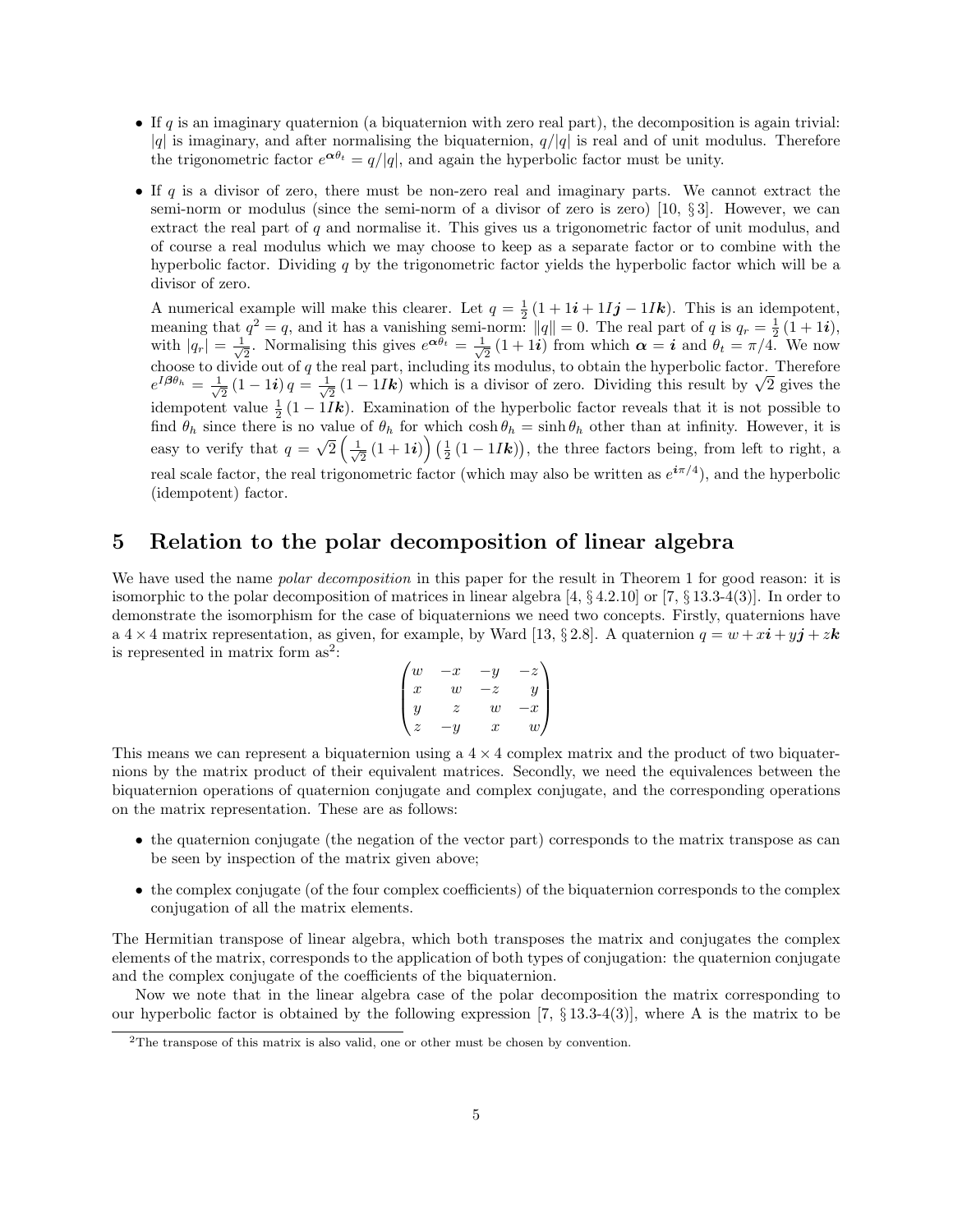factorised<sup>3</sup>:  $\sqrt{A^{\dagger}A}$ , where the square root denotes a matrix square root, and <sup>†</sup> denotes a Hermitian transpose. Given the equivalences noted above, in order to show that the factorisation presented in this paper is isomorphic to the linear algebra polar decomposition, it is sufficient to show that the hyperbolic factor can be obtained using the same formula (with equivalent operations substituted for the matrix operations). We do this by substitution of the result in Theorem 1 into the formula just stated, replacing the Hermitian transpose of linear algebra by the double conjugation of quaternion and complex conjugation:

$$
\sqrt{\overline{(e^{\alpha\theta_t}e^{I\beta\theta_h})^*}e^{\alpha\theta_t}e^{I\beta\theta_h}}
$$
\n(10)

We now show that this reduces to the hyperbolic factor alone. The complex conjugate has no effect on the trigonometric factor  $e^{\alpha\theta_t}$  because  $\alpha$  and  $\theta$  are real, but it does change the sign of I in the hyperbolic factor  $e^{I\beta\theta_h}$  (recall that  $\beta$  is also real, so it does not change  $\beta$ ):

$$
\sqrt{\overline{(e^{\alpha\theta_t}e^{-I\beta\theta_h})}}e^{\alpha\theta_t}e^{I\beta\theta_h}
$$
\n(11)

The quaternion conjugate applied to a product reverses the order of the terms and conjugates each:  $\overline{pq} = \overline{q} \overline{p}$ . Further, the quaternion conjugate of an exponential changes the sign of the exponent. Therefore, applying the conjugate to the bracketed exponentials, we have:

$$
\sqrt{e^{I\beta\theta_h}e^{-\alpha\theta_t}e^{\alpha\theta_t}e^{I\beta\theta_h}}\tag{12}
$$

Finally, the middle pair of trigonometric exponentials cancel, and the pair of hyperbolic exponentials reduce under the square root to:

$$
e^{I\beta\theta_h} \tag{13}
$$

which is the hyperbolic factor in Theorem 1. As noted in Section 3, it is simpler and faster to compute the hyperbolic factor by dividing out the trigonometric factor rather than by using the expression  $\sqrt{\overline{q^*q}}$ .

Although the polar decomposition presented in this paper is isomorphic to the polar decomposition of linear algebra, it is worth pointing out that the algorithm for computing the polar decomposition in this paper is inevitably considerably faster than the linear algebra case, as is always the case with quaternion computations: the matrix representation has 4-fold redundancy, and requires both more memory, and a greater number of numerical operations; it is also not guaranteed that the special form of the matrix will be preserved accurately over a series of computational steps.

We now return to the numerical example with which we concluded  $\S 3$ , but this time in its isomorphic matrix form. Recall that we took  $q = 1 + (1 + 1I)\mathbf{i} + (1 - 1I)\mathbf{j}$ . In isomorphic matrix form this biquaternion is:

$$
Q = \begin{pmatrix} 1 & -1 - 1I & -1 + 1I & 0 \\ 1 + 1I & 1 & 0 & 1 - 1I \\ 1 - 1I & 0 & 1 & -1 - 1I \\ 0 & -1 + 1I & 1 + 1I & 1 \end{pmatrix}
$$
(14)

The matrix representation of the trigonometric factor can be found directly from Q by taking the real part of  $Q$  and dividing by its 2-norm<sup>4</sup>, which gives:

$$
T = \frac{1}{\sqrt{3}} \begin{pmatrix} 1 & -1 & -1 & 0 \\ 1 & 1 & 0 & 1 \\ 1 & 0 & 1 & -1 \\ 0 & -1 & 1 & 1 \end{pmatrix}
$$
 (15)

which is the matrix representation of the trigonometric factor found in  $\S 3$ .

<sup>3</sup>An alternative with the Hermitian transpose on the right is also possible, corresponding to the alternative ordering of the factors in Theorem 1.

<sup>&</sup>lt;sup>4</sup>This method is specific to the biquaternion case, and is not applicable to the polar decomposition of matrices in general.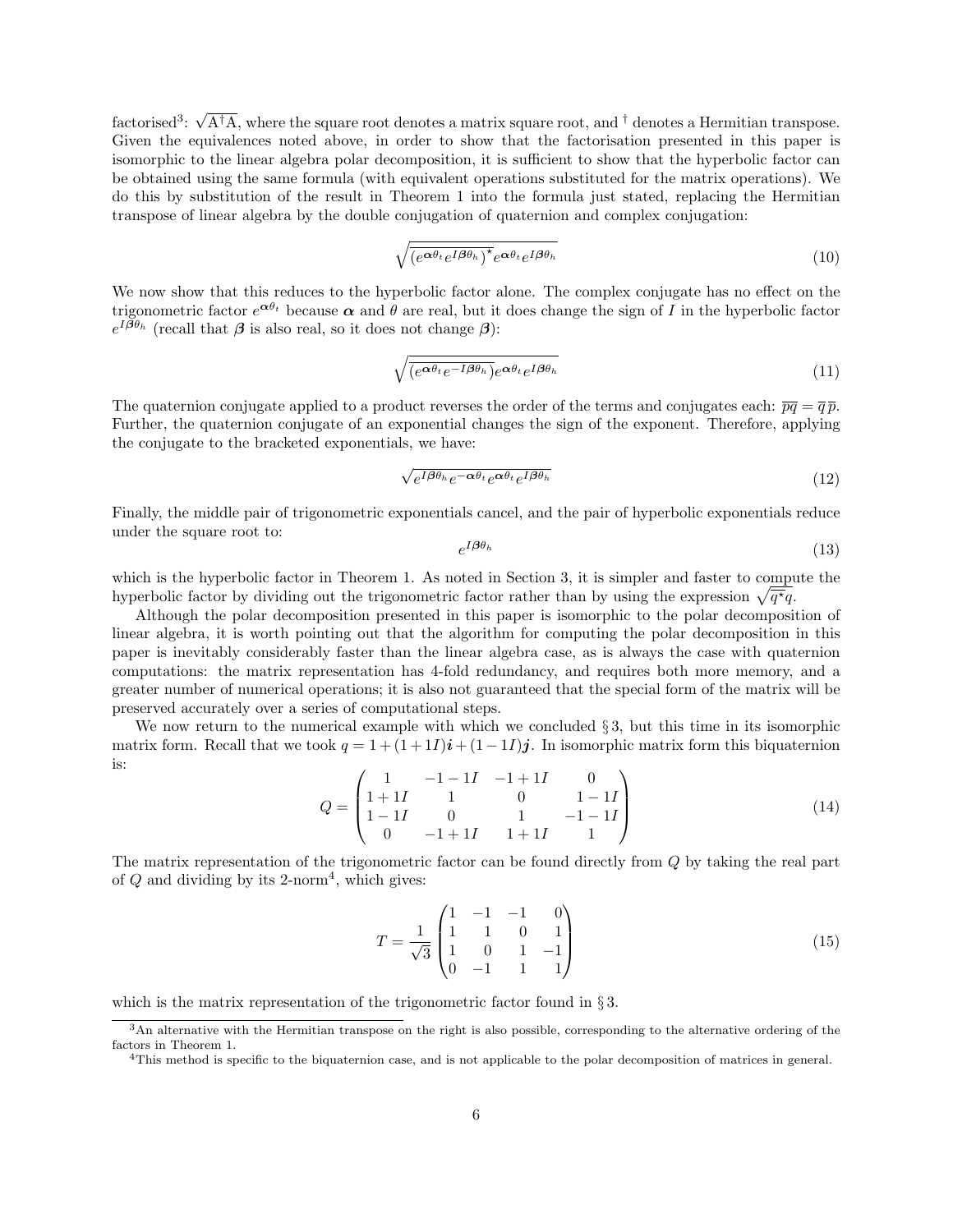The matrix representation of the hyperbolic factor can be obtained by  $H = T^{-1}Q$  or by  $H = \sqrt{Q^{\dagger}Q}$ , either of which gives the following result, which can be seen on inspection to be isomorphic to the hyperbolic factor given in § 3:

$$
H = \frac{1}{\sqrt{3}} \begin{pmatrix} 3 & -1I & 1I & -2I \\ 1I & 3 & -2I & -1I \\ -1I & 2I & 3 & -1I \\ 2I & 1I & 1I & 3 \end{pmatrix}
$$
 (16)

These matrix results may be verified using  $[12]^{5}$ .

## 6 Octonion case

Without formal proof, the decomposition presented here works also for octonions with complex coefficients (complexified octonions). This is because all of the algebraic steps presented in the proof of Theorem 1 are valid for octonions, and at no point does a product of more than two octonions occur, which would cause problems with associativity.

It is well-known that the octonions do not have a matrix representation (because the matrix product is associative, matrices cannot represent the multiplication of octonions). Therefore the correspondence between the polar decomposition presented in this paper and the polar decomposition of linear algebra, as presented in Section 5, cannot be valid.

We present an example, and as in the case of the examples presented earlier for biquaternions, this example may be verified numerically using [12, function: polar]. At this point we introduce additional notation for the octonion basis elements, using i, j, k as before for biquaternions, and  $l, m, n, o$  for the further four needed to complete the 7-dimensional octonion basis<sup>6</sup>.

Let  $p = (1 + 2i + 3j + 4k + 5l + 6m + 7n + 8o) + l(8 + 7i + 6j + 5k + 4l + 3m + 2n + 1o)$ . This octonion Let  $p = (1 + 2i + 3j + 4k + 5i + 6m + (n + 80) + 1(8 + (i + 6j + 5k + 4i + 3m + 2n + 10)$ . This octonion<br>has norm  $||p|| = 240I$  and modulus  $|p| = 2\sqrt{30}(1 + 1I)$ . The polar factorisation gives the following results (computed numerically, and then converted to the form given using the  $MATLAB^{TM}$  symbolic toolbox):

- Semi-norm:  $||p|| = 240I$  and modulus:  $|p| = 2\sqrt{30}(1 + 1I);$
- Trigonometric factor:  $\frac{1}{2\sqrt{2}}(1+1i+1j+1k+1l+1m+1n+1o);$
- Hyperbolic factor:  $\frac{1}{2\sqrt{15}}(9 I(4l 1m 2o)).$

From these values we can obtain:

- $\bullet \ \alpha = \frac{1}{\sqrt{2}}$  $\frac{1}{7}(1i+1j+1k+1l+1m+1n+1o),$
- tan  $\theta_t =$ √ 7,
- $\bullet$   $\beta = \frac{-1}{\sqrt{21}}(4l + 1m + 2o)$
- tanh  $\theta_h = \frac{\sqrt{7}}{3\sqrt{3}}$  $rac{\sqrt{7}}{3\sqrt{3}}$

Substitution of these values into (2) will confirm their correctness using [12].

<sup>&</sup>lt;sup>5</sup>The matrix representation of a biquaternion q can be computed using the function adjoint(q, 'real').

<sup>&</sup>lt;sup>6</sup>This is a slight but common abuse of notation — the quaternion and octonion  $i, j, k$  should be regarded as distinct.